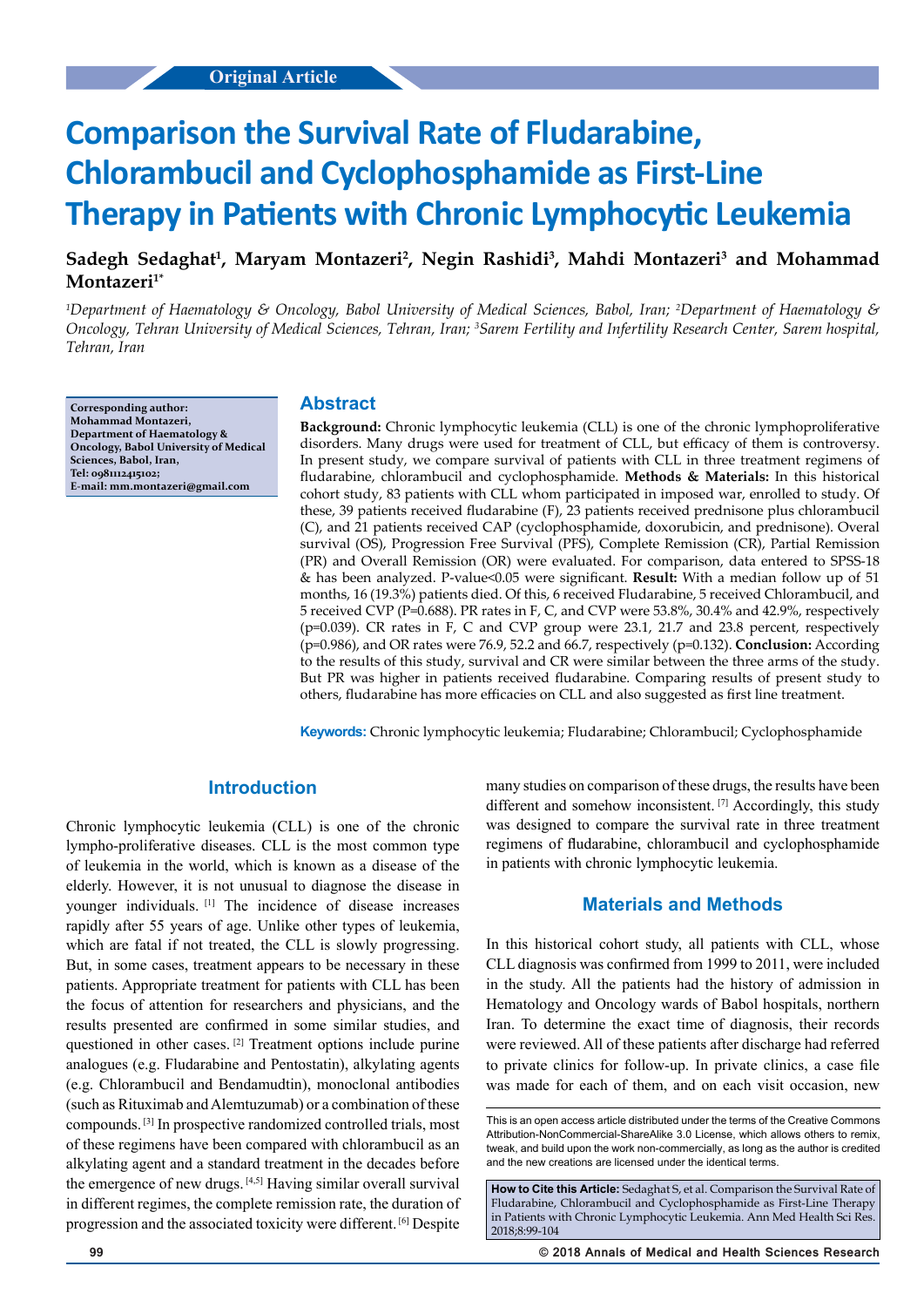Sedaghat S, et al.: Comparison the Survival Rate of Fludarabine, Chlorambucil and Cyclophosphamide as First-line Therapy in Patients with Chronic Lymphocytic Leukemia

experiments, symptoms and complications from the last visit to the current examination, and if necessary, the performed treatments were recorded in the patients' records. During a 12 year period of studying, 116 patients with CLL were enrolled in the study that based on inclusion and exclusion criteria, 83 patients whom treated with fludarabine, chlorambucil or cyclophosphamide regimen, remained in the study. All the patients had received no treatment before the mentioned treatments. The patients that their treatment failure has led to start a new therapy were excluded from the study.

The remaining 83 patients in the study were divided into three groups. The first group (F) included 39 patients who had received fludarabine. Fludarabine administration included  $25 \text{ mg/m}^2$ of fludarabine, which was administered intravenously for five consecutive days and repeated every 28 days for 4-6 cycles.

The second group consisted of 23 patients who received chlorambucil (C). The chlorambucil was prescribed as 10 mg/ m2 orally every 28 days for seventh cycles associated with prednisone as 45 mg per square meter for 5 periods.

The third group consisted of 21 patients who were treated with Cyclophosphamide regimen, Vincristine (Oncovin) and prednisone (CVP or COP). These patients received 650 mg/m<sup>2</sup> of cyclophosphamide for one day, 1.5 mg/m<sup>2</sup> of Vincristine for the next day, and 45 mg/m<sup>2</sup> of prednisone for 5 days, every 28 days for 8 cycles.

Response criteria for patients with CLL were determined according to NCI/WG and IWCLL Guidelines. [8,9]

For complete remission, all the following criteria need to be met for at least 3 months after completion of therapy: [8]

- Lack of basic symptoms associated with CLL (such as weight loss more than 10 percent during the past six months, fatigue causing impairment in everyday life, fevers over 38 °C for more than 2 weeks, night sweats for more than a month)
- Absence of any lymph node with a diameter greater than 1.5 cm on physical examination
- Lack of hepatomegaly or splenomegaly in clinical examination
- Neutrophil count greater than 1500 per mL
- Platelet count greater than 100,000 per microliter
- Hemoglobin greater than 11 g per deciliter
- Lack of lymphocyte clones in peripheral blood by immunophenotyping

Partial remission refers to conditions in which at least one of the following criteria exits for at least two months after the end of treatment: [8]

- At least 50% reduction in peripheral lymphocyte count compared to the pre-treatment count
- At least 50% reduction in the number of nodes enlarged previously; without any increase in their size (Increase less than 25% in lymph nodes under 2 cm is not considered significant) and lack of any enlarged lymph nodes
- If liver and spleen had enlarged before the treatment, their size should have decreased at least 50-percent in touching, ultrasound or CT scan.
- In addition to the above parameters, one of the following hematological parameters should be present
- Neutrophil count greater than or equal to 1500 per ml or more than 50 percent remission compared to the original count without giving GCSF
- Platelet count greater than or equal to 100,000 per microliter or at least 50% improvement compared to the original count
- Hemoglobin concentration greater than or equal to 11 grams per deciliter or 50% improvement over baseline without blood transfusions or giving erythropoietin

Progressive disease refers to the presence of at least one of the followings: [8]

- The appearance of the newly enlarged lymph node (more than 1.5 cm), splenomegaly or hepatomegaly
- 50% or greater increase in the size of the affected area (for example, lymph nodes, spleen or liver). The largest axis of the lymph node, which was before the 1-1.5 cm, should have increased as 50% or more to reach to more than 1.5 cm. Also, the lymph node that its major axis was previously 1.5 cm must be greater than 2 cm.
- Over 50% or greater increase in total circulating lymphocytes with at least 5000 lymphocytes per microliter
- Richter Transformation Report (incidence of aggressive large cell lymphoma) in the lymph node biopsy
- The incidence of neutropenia, anemia, and thrombocytopenia associated with CLL. As administration of cytotoxic agents can cause cytopenia, the cytopenia cannot be used to assess the disease progression. Cytopenia occurring at least three months after completion of treatment also accompanied by clonal infiltration of CLL cells in bone marrow biopsy can be considered as the disease progression. Changes very important in determining the disease progression include a decrease more than 2 g per deciliter in hemoglobin levels or reaching to less than 10 g per deciliter, or more than 50% decrease in platelet count or reaching to less than 100,000 per microliter.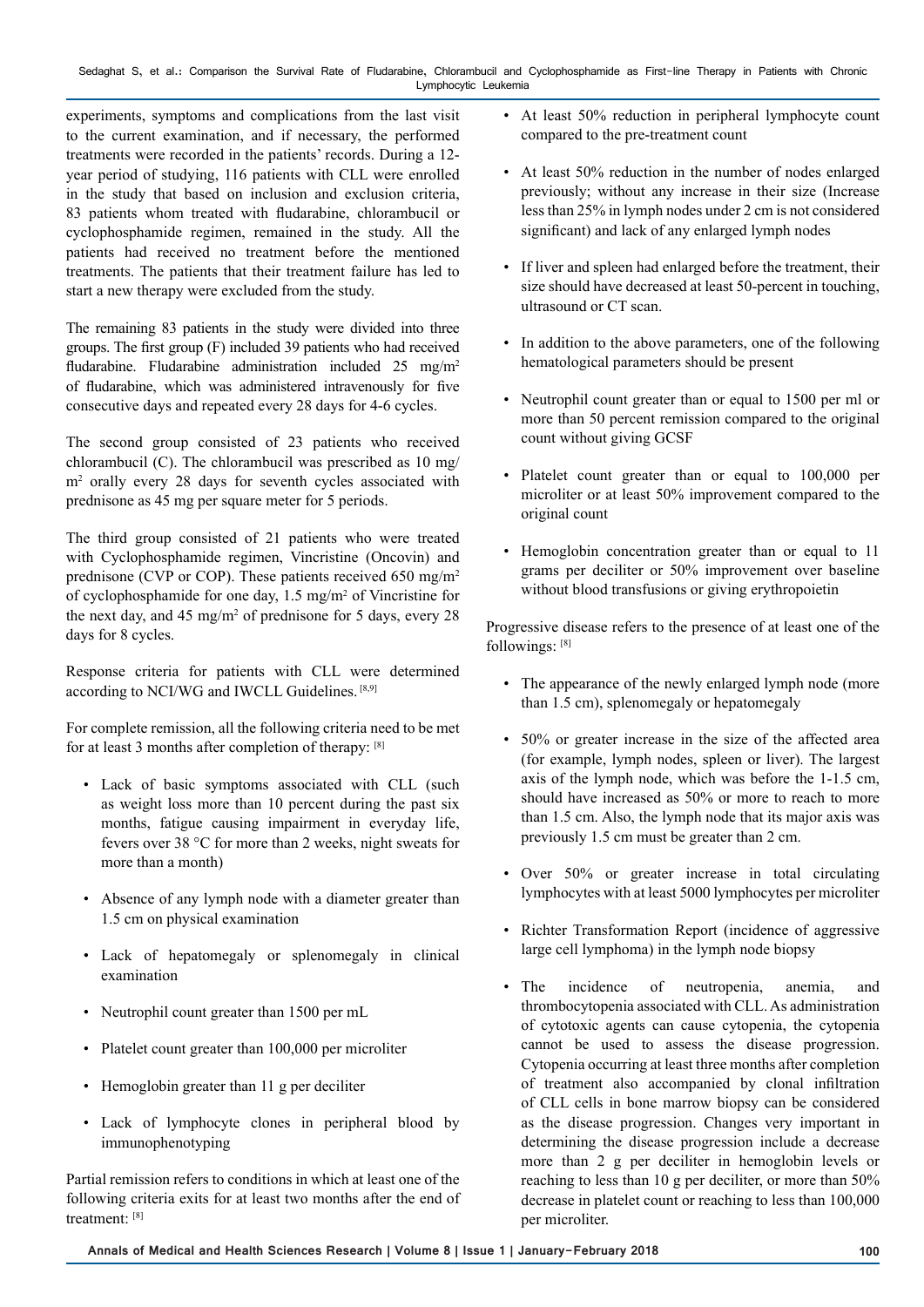The patients lacking criteria for complete remission, partial remission or a progressive disease are classified in the constant stage of the disease. Therapeutically, the stability of disease is considered as non-responsiveness.

Disease relapse occurs in patients that have achieved complete or partial remission previously based on the above criteria, but after six months or more, the progressive disease will occur.

Information such as age at diagnosis, sex, platelet count, lymphocyte count and hemoglobin concentration at the time of diagnosis, prior to treatment, during treatment, one month after treatment, two months after treatment, and three months after treatment were extracted from the patients' records. Also, the overall survival and the disease progression-free survival were calculated in the studied subjects.

Data were collected and coded. After recording in the designated tables, they were entered into SPSS software, Ver. 18 and were then analyzed. Description of data obtained was performed through the provision of Frequency Tables and the corresponding graphs. Frequency and percentage were used for describing the qualitative characteristics, while the mean and standard deviation were used for quantitative ones. The chi-square test was used to determine the relationship between qualitative variables, while ANOVA and Post Hoc test were applied to compare the means of the three groups; also, the repeated measures test was used to determine the relationship between continuous variables at different stages. Also, the Kaplan-Meier test and log-rank test were used to determine the survival rate and to compare the survival among groups, respectively. The statistical significance level of all tests was considered as  $0.05$  so that the P-value  $\leq 0.05$ , which indicated the statistical significant difference.

## **Results**

Based on the inclusion and exclusion criteria, 83 patients were studied, including 54 males (65.1%) and 29 females (34.9%). At diagnosis, the mean age of patients was  $59.53 \pm 10.74$  years (range 33 to 84 years old). The mean age of patients at diagnosis time in groups F, C and CVP was  $55.41 \pm 9.32$  years,  $63.57 \pm 1.5$ 10.68 years and  $62.76 \pm 10.94$  years, respectively. The mean age of the three groups showed significant differences (P=0.003). Thus, the average age of the patients in group F was significantly lower than in the two other groups (P=0.008 compared with group C and P=0.024 compared with CVP group). However, the mean age of patients between C and CVP groups showed no significant difference (P=0.963).

With follow-up median of 51 months, 16 patients (19.3%) died. Of these, six patients were in group F, five patients in group C and five patients in the CVP group (P=0.688).

The complete remission rate was 22.9% (19 patients); the partial remission rate was 44.6% (37 patients) and the overall

remission rate was as 67.5%. In Table 1, the rates of complete, partial and overall remission of the three treatment groups were compared. The partial remission in F group was significantly higher than in the other groups.

Table 2 and Figure 1 show the overall survival rate and the standard error of studied patients. The median of overall survival of the studied patients was 51 months.

In Table 3, the overall survival rates and SE of the patients with chronic lymphocytic leukemia in the three treatment groups were compared and their Kaplan-Meier curves were specified in Figure 2. The median of overall survival in groups F, C and CVP were 54, 48 and 52 months, respectively. The overall survival in the three treatment groups was not statistically different  $(P=0.389)$ .

The median of progression-free survival in all studied patients was 22.5 months [Figure 3]. Also, the median of progressionfree survival in groups F, C and CVP were 24, 19 and 21 months, respectively [Figure 4]. The three groups in terms of progression-free survival were not significantly different  $(P=0.932)$ .

| Table 1: Comparison of the rates of complete, partial and<br>overall remission of the three treatment groups. |            |           |        |         |  |  |  |
|---------------------------------------------------------------------------------------------------------------|------------|-----------|--------|---------|--|--|--|
| <b>Variables</b>                                                                                              | <b>CVP</b> | С         | F      | P-value |  |  |  |
| Complete remission 23.80%                                                                                     |            | 21.70%    | 23.10% | 0.986   |  |  |  |
| Partial remission                                                                                             | 42.90%     | $30.40\%$ | 53.80% | 0.039   |  |  |  |
| Overall remission                                                                                             | 66.70%     | 52.20%    | 76.90% | 0.132   |  |  |  |

**Table 2: The overall survival rate and the standard error of patients with chronic lymphocytic leukemia.**

| <b>Months</b> | <b>Kaplan-Meier Estimation</b> | <b>Standard Error</b> |
|---------------|--------------------------------|-----------------------|
| 12            | 0.95                           | 0.02                  |
| 24            | 0.90                           | 0.03                  |
| 36            | 0.82                           | 0.04                  |
| 48            | 0.69                           | 0.05                  |
| 60            | 0.39                           | 0.06                  |
| 72            | 0.19                           | 0.05                  |



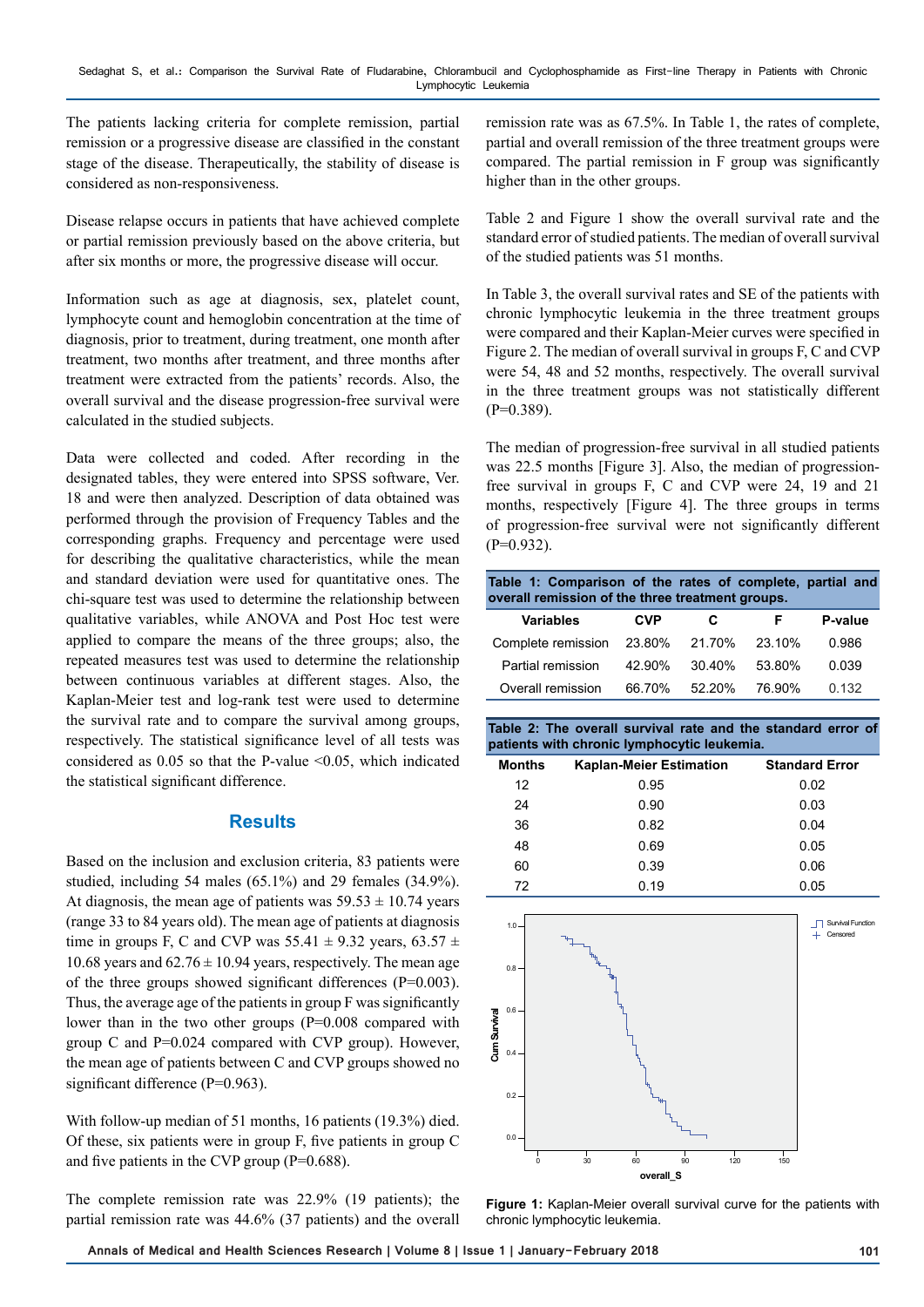Sedaghat S, et al.: Comparison the Survival Rate of Fludarabine, Chlorambucil and Cyclophosphamide as First-line Therapy in Patients with Chronic Lymphocytic Leukemia

| Table 3: The overall survival rates and standard error of the patients<br>with chronic lymphocytic leukemia in the three treatment groups. |            |            |            |  |  |  |  |
|--------------------------------------------------------------------------------------------------------------------------------------------|------------|------------|------------|--|--|--|--|
| <b>Months</b>                                                                                                                              | <b>CVP</b> | С          |            |  |  |  |  |
| 12                                                                                                                                         | 0.95(0.05) | 0.87(0.07) | 0.97(0.02) |  |  |  |  |
| 24                                                                                                                                         | 0.90(0.06) | 0.83(0.08) | 0.92(0.04) |  |  |  |  |
| 36                                                                                                                                         | 0.85(0.08) | 0.69(0.09) | 0.87(0.06) |  |  |  |  |
| 48                                                                                                                                         | 0.75(0.10) | 0.54(0.11) | 0.74(0.07) |  |  |  |  |
| 60                                                                                                                                         | 0.41(0.11) | 0.27(0.11) | 0.42(0.08) |  |  |  |  |
| 72                                                                                                                                         | 0.12(0.08) | 0.13(0.08) | 0.14(0.06) |  |  |  |  |

Log Rank P-value=0.389



**Figure 2:** Comparison Kaplan-Meier overall survival curve for the patients with chronic lymphocytic leukemia in the three treatment groups.



**Figure 3:** Kaplan-Meier progression-free survival curve for the patients with chronic lymphocytic leukemia.



Figure 4: Comparison Kaplan-Meier progression-free survival curve for the patients with chronic lymphocytic leukemia in the three treatment groups. Log Rank p-value=0.932.

#### **Discussion**

In our study, the rates of complete remission, partial remission and overall remission were as 22.9%, 44.6% and 67.5%, respectively. In Asvadi kermani et al. study in Iran, the rates for complete remission and partial remission in patients with CLL reported respectively as 12.7% and 49.2%, while the overall remission rate was 61.9%.<sup>[10]</sup>

In our study on patients treated with fludarabine, the complete, partial and overall remissions were seen in 23.1%, 58.8% and 76.9% of patients, respectively. In Asvadi kermani study, of all the patients treated with fludarabine, 6% had a complete remission and 50% were partial remission. [10] In Eichhorst study, the complete response rate of 7% and the overall response rate of 83% were reported. [11] The patients treated with fludarabine in Flinn study had complete response of 5% and overall response of 60%. [12]

In our study, the patients treated with chlorambucil showed 21.7% of complete recovery, 30.4% of partial remission and 52.2% of overall remission. In Han study, the rates of complete, partial and overall remission were as 20%, 67% and 87%, respectively. [13] In Hillmen study, the patients received chlorambucil had full recovery of 55% and complete remission of 2%. [14] Hansen et al. reported the 29% of complete remission and 50% of remission in patients treated with Chlorambucil. [15] In Sawitsky study, the overall response rate was equal to 38%. [16] In a study by Robak et al., a complete remission of 12% was reported in patients treated with chlorambucil. [17]

In our study, the rates of complete remission, partial remission and overall remission in the CVP group were as 23.8%, 42.9% and 66.7%, respectively. In Oken study, the overall remission in patients treated with CVP was reported as 52%. [18] Keating reported 25% of complete remission, 40% of partial remission and 65% of overall remission for patients treated with CVP. [19]

In our study, the median overall survival in groups F, C and CVP were respectively as 54 months, 48 months and 52 months. The overall survival in the three treatment groups was not statistically different. Also, the median progression-free survival in groups F, C and CVP were 24 months, 19 months and 21 months. The three groups were not significantly different in terms of progression-free survival. Asvadi kermani in their study calculated the mean survival rate (rather than the median) and reported the mean overall survival of patients under treatment with CVP regimen, chlorambucil and fludarabine as 3.50 months 45 months and 43 months, respectively. [10] In the study by Han, the progression-free survival rate in patients treated with chlorambucil was 12 months. [14] In Keating study, the median survival rate of patients treated with CVP was 5 years. [19] In the French Study Group, the chlorambucil and COP groups had no significant differences in survival rate or disease progression. [20] In a meta-analysis by Landyzynski et al. median overall survival of fludarabine and chlorambucil were 44 and 59 month, respectively. [4] In Eichhorst<sup>[11]</sup> and Flinn<sup>[12]</sup> studies, the median progression-free survival rates in patients treated with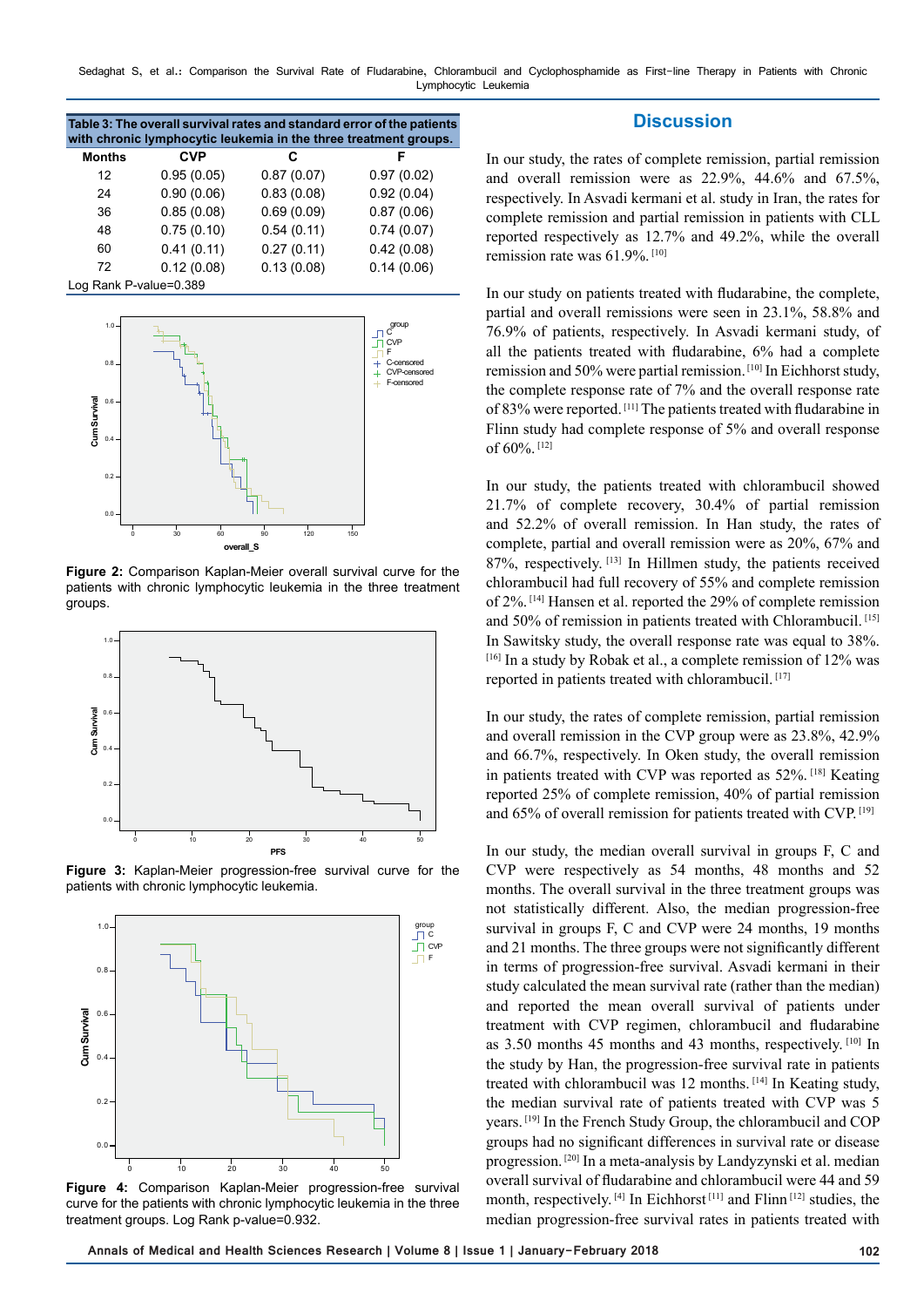fludarabine were as 20 months and 19 months, respectively. In a trial study in several countries, fludarabine was compared with CAP regimen. The response rates to fludarabine and CAP in patients not previously treated were as 71% and 60%, respectively. The median duration of remission in patients treated was significantly longer in the fludarabine group. [21] In phase II of the National Cancer Institute study, the effects of fludarabine and chlorambucil were compared in symptomatic patients with CLL. In the fludarabine group, the rates of complete remission, overall remission, progression-free survival and the median of overall survival were respectively as 20%, 63%, 20 months and 66 months, while in the chlorambucil group, the values were as  $4\%$ ,  $37\%$ , 14 months and 56 months. <sup>[22]</sup> In the phase III of a trial, the effects of fludarabine and chlorambucil were compared in patients with CLL. The complete remission rates in the fludarabine and chlorambucil groups were respectively as 15% and 7%, while the overall remission rate in these two groups was 80% and 72%, respectively. No significant differences were seen between the three groups in rate of overall survival. [23]

## **Conclusion**

Comparing the results of this study with other similar studies, one can conclude that like most of the studies, fludarabine had similar progression-free survival and overall survival rates to chlorambucil and CVP regimens regimen. Also, despite the greater overall remission in patients treated with fludarabine, the difference was not significant. According to the same survival rate and higher rate partial remission in the fludarabine group, it seems that despite some side effects, fludarabine is a better treatment for patients with chronic lymphocytic leukemia than the other two treatment regimens.

## **Authors' Contributions**

All authors have made substantial contributions to conception and design, or acquisition of data, or analysis and interpretation of data and have been involved in drafting the manuscript or revising it critically for important intellectual content. All authors read and approved the final manuscript.

# **Financial Support**

The present work was supported by a grant from Shiraz University of Medical Sciences. The funders had no role in study design, data collection and analysis, decision to publish, or preparation of the manuscript. No additional external funding received for this study.

# **Conflict of Interest**

All authors disclose that there was no conflict of interest.

## **References**

1. Emole JN, Locke FL, Pinilla-Ibarz J. An update on current and prospective immunotherapies for chronic lymphocytic leukemia. Immunotherapy. 2015;7:455-466.

- 2. Bazargan A, Tam CS, Keating MJ. Predicting survival in chronic lymphocytic leukemia. Expert Rev Anticancer Ther. 2012;12:393-403.
- 3. Nunes AA, Da Silva AS, Souza KM, Koury CN, De Mello LM. Rituximab, fludarabine, and cyclophosphamide versus fludarabine and cyclophosphamide for treatment of chronic lymphocytic leukemia:A systematic review with meta-analysis. Crit Rev Oncol Hematol. 2015;94:261-269.
- 4. Ladyzynski P, Molik M, Foltynski P. A network meta-analysis of progression free survival and overall survival in first-line treatment of chronic lymphocytic leukemia. Cancer Treat Rev. 2015;41:77-93.
- 5. Cheng MM, Goulart B, Veenstra DL, Blough DK, Devine EB. A network meta-analysis of therapies for previously untreated chronic lymphocytic leukemia. Cancer Treat Rev. 2012;38:1004-1011.
- 6. O'Brien S. New agents in the treatment of CLL. Hematology Am Soc Hematol Educ Program. 2008:457-464.
- 7. Hallek M. Chronic lymphocytic leukemia:2015 Update on diagnosis, risk stratification, and treatment. Am J Hematol. 2015;90:446-460.
- 8. Hallek M, Cheson BD, Catovsky D, Caligaris-Cappio F, Dighiero G, Dohner H, et al. Guidelines for the diagnosis and treatment of chronic lymphocytic leukemia:a report from the International Workshop on Chronic Lymphocytic Leukemia updating the National Cancer Institute-Working Group 1996 guidelines. Blood. 2008;111:5446-5456.
- 9. Eichhorst B, Hallek M, Dreyling M. Chronic lymphocytic leukaemia:ESMO Clinical Practice Guidelines for diagnosis, treatment and follow-up. Ann Oncol. 2010;21:v162-v164.
- 10. Asvadi kermani I, Dehdilani M, Dolatkhah R. Chronic lymphocytic leukemia and effect of fludarabine on treatment of it. J Tabriz Med Uni. 2009;31:17-23.
- 11. Eichhorst BF, Busch R, Hopfinger G, Pasold R, Hensel M, Steinbrecher C, et al. Fludarabine plus cyclophosphamide versus fludarabine alone in first-line therapy of younger patients with chronic lymphocytic leukemia. Blood. 2006;107:885-891.
- 12. Flinn IW, Neuberg DS, Grever MR, Dewald GW, Bennett JM, Paietta EM, et al. Phase III trial of fludarabine plus cyclophosphamide compared with fludarabine for patients with previously untreated chronic lymphocytic leukemia:US Intergroup Trial E2997. J Clin Oncol. 2007;25:793-798.
- 13. Han T, Ezdinli EZ, Shimaoka K, Desai DV. Chlorambucil vs. combined chlorambucil-corticosteroid therapy in chronic lymphocytic leukemia. Cancer. 1973;31:502-508.
- 14. Hillmen P, Skotnicki AB, Robak T, Jaksic B, Dmoszynska A, Wu J, et al. Alemtuzumab compared with chlorambucil as first-line therapy for chronic lymphocytic leukemia. J Clin Oncol. 2007;25:5616-5623.
- 15. Hansen MM, Andersen E, Christensen BE, Christiansen I, Geisler C, Kristensen D, et al. CHOP versus prednisolone + chlorambucil in chronic lymphocytic leukemia (CLL):Preliminary results of a randomized multicenter study. Nouv Rev Fr Hematol. 1988;30:433-436.
- 16. Sawitsky A, Rai KR, Glidewell O, Silver RT. Comparison of daily versus intermittent chlorambucil and prednisone therapy in the treatment of patients with chronic lymphocytic leukemia. Blood. 1977;50:1049-1059.
- 17. Robak T, Blonski JZ, Kasznicki M, Blasinska-Morawiec M, Krykowski E, Dmoszynska A, et al. Cladribine with prednisone versus chlorambucil with prednisone as first-line therapy in chronic lymphocytic leukemia:Report of a prospective, randomized, multicenter trial. Blood. 2000;96:2723-2729.
- 18. Oken MM, Kaplan ME. Combination chemotherapy with cyclophosphamide, vincristine, and prednisone in the treatment of refractory chronic lymphocytic leukemia. Cancer Treat Rep. 1979;63:441-447.
- 19. Keating MJ, Hester JP, McCredie KB, Burgess MA, Murphy WK, Freireich EJ. Long-term results of CAP therapy in chronic lymphocytic leukemia. Leukemia & Lymphoma. 1990;2:391-397.